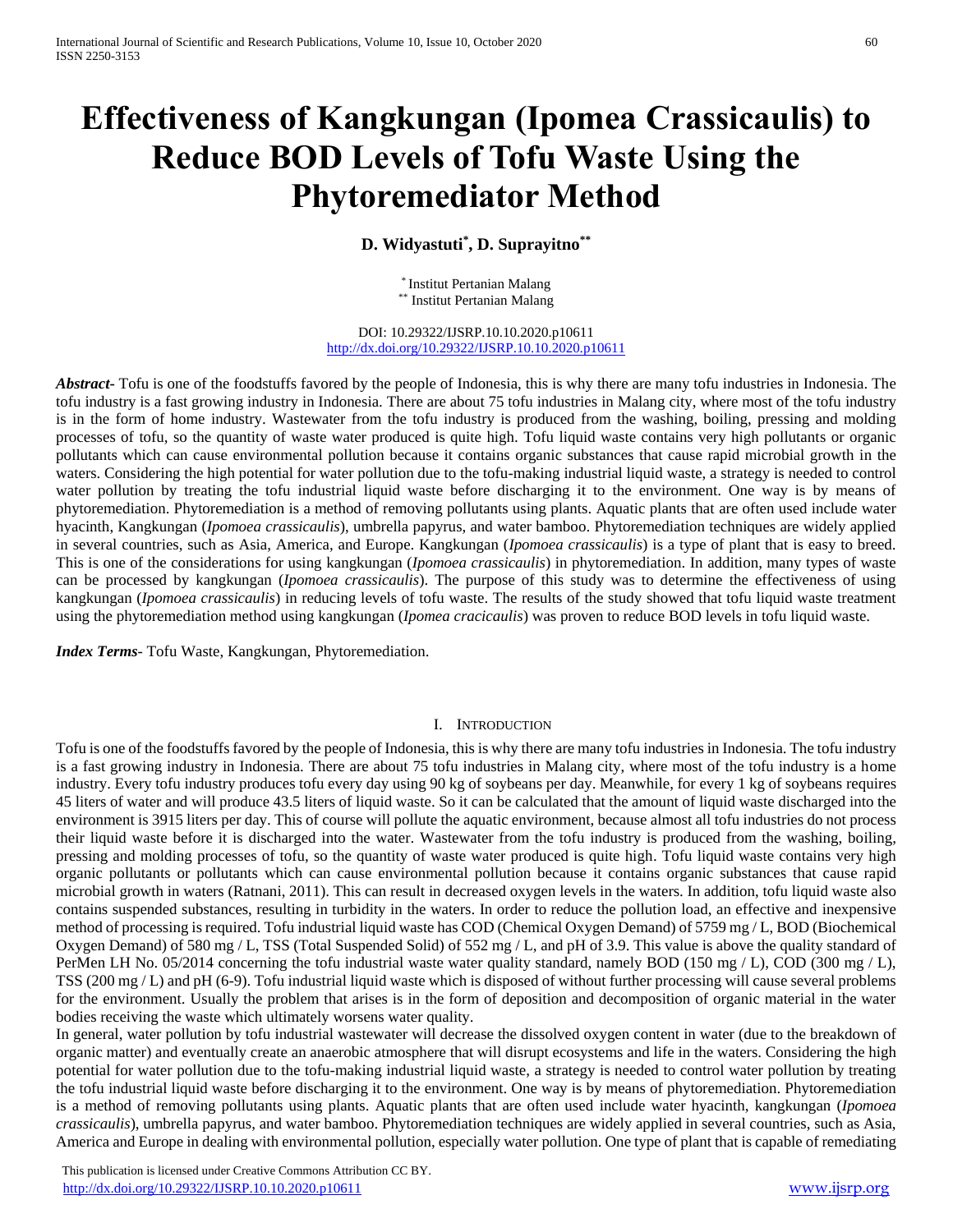waste is kangkungan (*Ipomoea crassicaulis*). Kangkungan (*Ipomoea crassicaulis*) is a type of plant that is easy to breed. It is easy to breed, this is one of the considerations for using Kangkungan (*Ipomoea crassicaulis*) in phytoremediation. In addition, many types of waste can be processed by kangkungan (*Ipomoea crassicaulis*). The purpose of this study was to determine the effectiveness of using kangkungan (*Ipomoea crassicaulis*) in reducing levels of tofu waste.

## II. LITERATUR REVIEW

# **Tofu Industrial Waste**

Tofu industrial waste is generated from the tofu making process. The waste produced consists of two types, namely solid and liquid. The impact of solid waste has not yet been felt on the environment, because solid waste can be reprocessed into oncom or it can also be made for animal feed such as chickens, ducks, cattle, goats and pigs (Disyamto et al, 2014). Tofu industrial liquid waste is the largest part and has the potential to pollute the environment. Most of the liquid waste produced comes from the thick liquid that is separated from the clumps of tofu in a clumping and filtering process called whey. Other liquid wastes originate in the sorting and cleaning process, stripping the skin, washing and filtering, washing process equipment and floors. The amount of liquid waste produced by the tofu making industry is proportional to the use of water in its processing. The amount of water needed and the amount of liquid waste generated based on the results of existing research is 45 and 43.5 liters for each kilogram of soybean. Biological Oxygen Demand (BOD) is a parameter for assessing the amount of dissolved organic matter and showing the amount of oxygen required by the activity of microorganisms to biodegrade organic substances in liquid waste. Tofu industrial liquid waste contains high dissolved organic materials (Wardana, 2004). A high BOD value indicates that there are many organic compounds in the waste, so that a lot of oxygen is needed by microorganisms to break down organic compounds. A low BOD value indicates the decomposition of organic waste by microorganisms (Zulkifli and Ami, 2001). The impact caused by the pollution of tofu industrial waste organic matter is a disturbance to biotic life, a decrease in water quality caused by an increase in organic matter content (Herlambang, 2002). The resulting liquid waste containing suspended or dissolved solids will undergo physical, chemical and biological changes that will cause health problems because it will produce toxic substances or create a medium for the growth of germs or other harmful germs. If left untreated, the wastewater will turn blackish brown and smell bad. If this waste is channeled into the river it will pollute the river and if it is still used it will cause health problems in the form of itching, diarrhea, cholera, colitis and other diseases, especially those related to dirty water and poor environmental sanitation (Kaswinarni, 2007).

## **Phytoremediation**

Phytoremediation is the washing out of pollutants that are remediated by plants, including trees, grasses and aquatic plants. This washing can mean the destruction, inactivation or immobilization of pollutants into harmless forms. Phytoremediation is a system that uses plants, where the plants work together with microorganisms in the media to convert, stabilize or destroy contaminants to be less or not dangerous at all, even into materials that are economically useful. Environmental factors that affect the phytoremediation process include types of plants, weather/climate factors, temperature and pH. The mechanism of phytoremediation consists of several basic concepts, namely phytoextraction, phytovolatization, phytodegradation, phytostabilization, rhizofiltration and interactions with pollutant degrading microorganisms (Hidayati, 2005). Biofilter as a way of processing waste by using plants that have rhizosphere microbes have the ability to decompose organic and inorganic objects in wastewater (Suriawiria, 2003). This shows that the ability of aquatic plants to filter dissolved materials in wastewater has the potential to be used as part of the wastewater treatment business. Reed et al. (2005) suggested that in the process of treating wastewater in ponds that uses water plants, there is a process of filtering and absorption by the roots and stems of aquatic plants, the process of exchange and absorption of ions. In addition, water plants also play a role in stabilizing the effects of climate, wind, sunlight and temperature. Phytoremediation is an effort to use plants to reduce waste concentrations and environmental pollution problems either exsitually using artificial ponds or reactors or in-situ (directly in the field) on soil or water contaminated with waste (Soetrisnanto et al. 2012). The liquid waste to be treated is planted with certain plants that are able to absorb, collect and degrade certain pollutants contained in the waste. Aquatic plants can filter, adsorb organic particles and absorb metal ions in wastewater through their roots (Safitri 2009).

# **Kangkungan (***Ipomoea crassicaulis***)**

*Ipomoea crassicaulis* Rob. or better known in the Java region as kangkungan, is a shrub that can reach 2 meters in height, sometimes it can grow taller if there are lots of nutrients in the soil. This plant can be used as an ornamental plant, often grows wild. Grows in humid areas, especially areas that have high moisture content. On the banks of rivers, roadsides and in rice fields. Its fast growth sometimes makes people think that this plant is a weed, so it must be destroyed. Kangkungan usually grows along river banks, moist soil or roadside. Sometimes this plant is also commonly used as an ornamental plant (van Stenis, 1992). According to research conducted by Nailufari (2008), it shows that kangkungan plants can reduce the levels of pollutants in textile dyeing waste such as pH, BOD, COD, TSS, total ammonia and sulfide. This kangkungan plant also has the advantage that it is easy to grow, wild so it is easy to get and this plant can also survive in polluted conditions.

# III. RESEARCH AND METHODOLOGY

Before doing the experiment, what must be done first is to test the toxicity of the tofu liquid waste and then carry out the acclimatization process which aims to adapt the plants to the climate or temperature in the environment they have just entered. Kangkungan (*Ipomoea*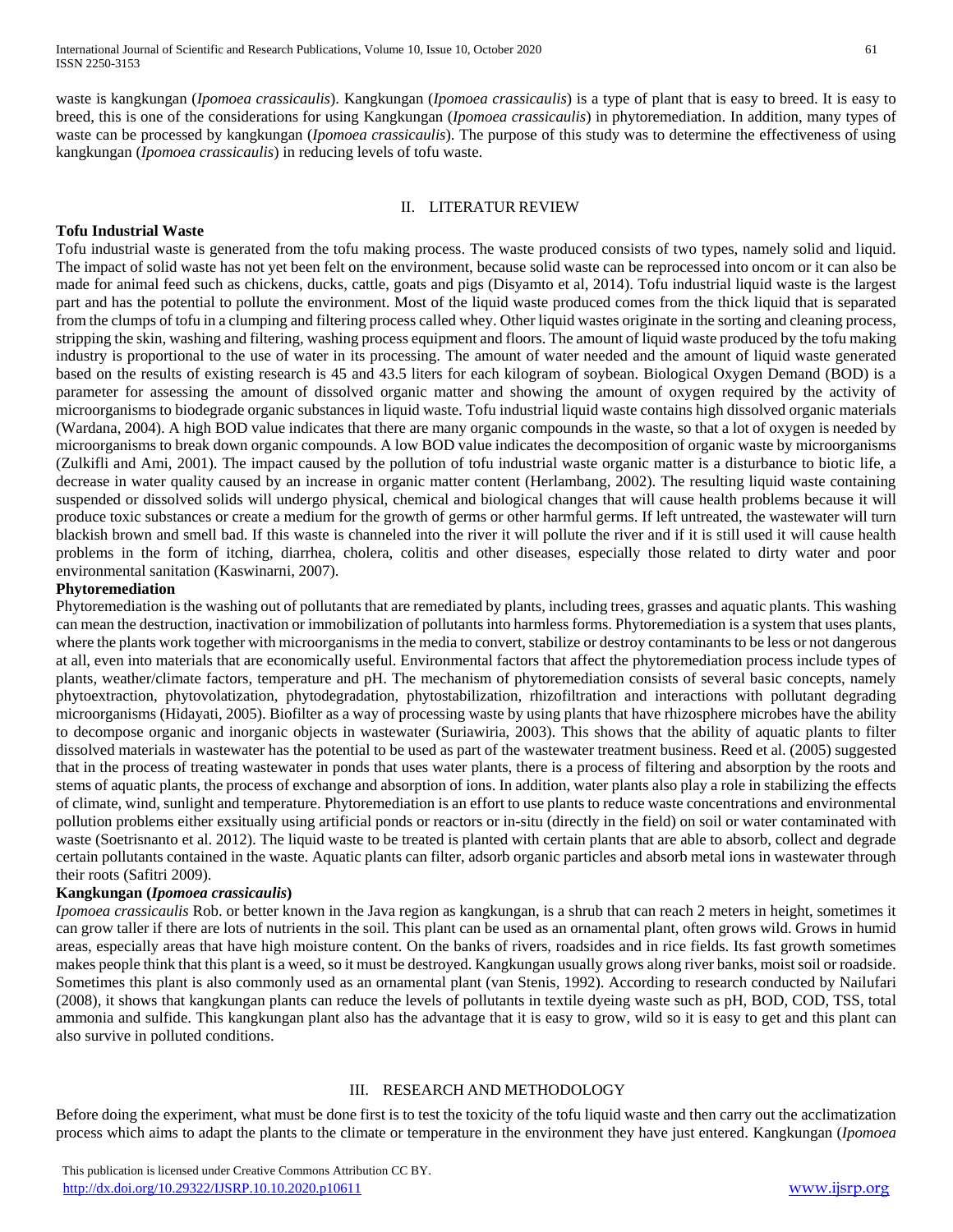*crassicaulis*) plants that will be used are acclimatized for one month. The next stage is to prepare the reactor used in this study. There are 4 reactors used in this study, 3 reactor units containing plants while 1 reactor is used as a control. Where each reactor will be given kangkungan (*Ipomoea crassicaulis*) of 25 gr, 50 gr and 75 gr. The acclimatization process of Kangkungan (*Ipomoea crassicaulis*) is carried out by planting Kangkungan (*Ipomoea crassicaulis*) in tofu liquid waste that has been diluted with clean water with a concentration of 25% (one liter of tofu wastewater is diluted with three liters of clean water/water faucet). The purpose of this acclimatization is to make plants accustomed to the conditions of the waste that will be used in the process of conducting research. Acclimatization is carried out for one month. The implementation stage is the stage of the wastewater treatment process using kangkungan (*Ipomoea crassicaulis*). Where before this stage is carried out, the BOD content of tofu liquid waste is measured first. After that, the Kangkungan (Ipomoea crassicaulis) plant is continuously fed with tofu waste. Measurement of BOD levels every 2 weeks. The data analysis used was a completely randomized design, with 3 replications each.



Figure 1. Research Reactor

### IV. RESULT AND DISCUSSION

The characteristics of the tofu waste used in this study were a BOD of 1369 mg / l. before observing the tofu waste, dilution it first for the acclimatization process. After diluting the characteristics of the waste which was diluted into BOD of 921.30 mg / l. In accordance with the Minister of Environment and Forestry Regulation No. 05/2014 concerning the quality standard of waste water for soybean processing businesses and / or activities, which states that the quality standard for BOD content is 150 mg / l. So with the results of the initial analysis it is known that the tofu waste water content does not meet the quality standard requirements if it is directly discharged into water bodies.

The analysis of the waste content is carried out every 2 weeks. The initial BOD content of tofu waste was 921.30 mg / l, far beyond the quality standards set. The amount of BOD content in tofu waste is caused because tofu waste has a high enough protein content, this is in accordance with the statement from Sungkowo, et al. (2015) which states that the large BOD value in tofu industrial waste is due to the high protein which is an organic substance contained in tofu waste so it requires dissolved oxygen for the decomposition process. The value of BOD levels at the end of the observation decreased to 241.77 mg / l for T1 treatment, 213.89 mg / l for T2 treatment, and 197.45 mg / l for T3 treatment. The decrease in BOD levels was also caused by the greater number of kangkungan plants in the sewage treatment reactor when compared to other researchers. The large number of kangkungan plants contained in the sewage treatment reactor causes the plant density to also be high. Treatment using kangkungan (*Ipomea cracicaulis*) was able to reduce BOD levels in tofu waste. Tofu waste contains a lot of biodegradable materials that can be easily broken down by microorganisms. The use of kangkungan has been proven effective in reducing BOD levels in tofu waste. The process of reducing pollutants in liquid waste using water plants is a collaboration between plants and microbes in these plants (Nurkemalasari et al., 2013). The rate of BOD reduction in tofu waste by using the phytoremediation method using kangkungan plants can be seen in Figure 1 below.

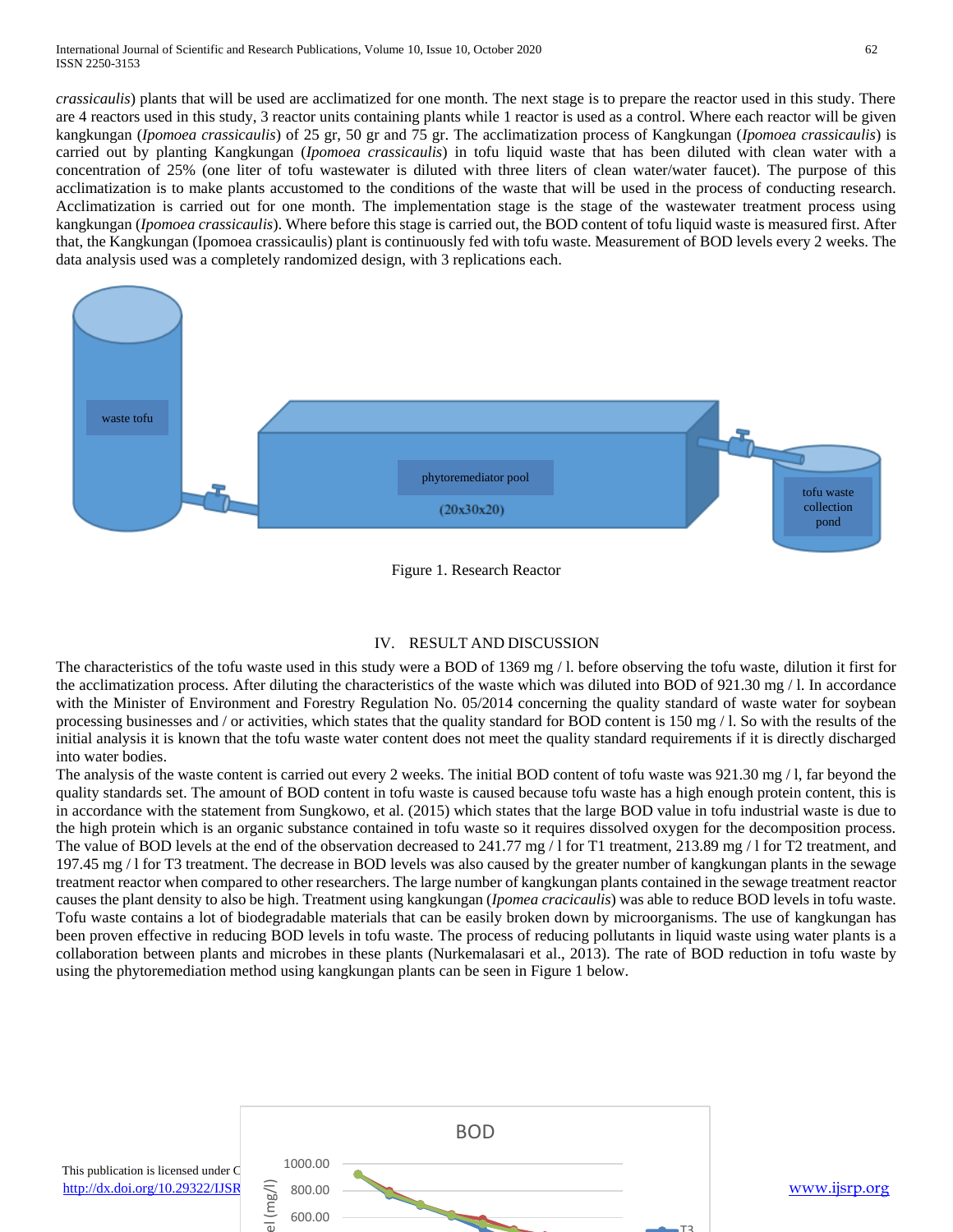#### Figure 1. BOD Rate Graph

The results showed that the most effective reduction in BOD levels was in T3 treatment, treatment with 75 gr of kangkungan. This is because the number of plants in the T3 reactor is the most so that the plant density in the T3 reactor is tighter than in the other reactors. Where the higher the plant density, the more effective the absorption of BOD by plant roots will be. With the higher the density of the plant, the microorganisms will grow around the roots, resulting in the process of decomposing contaminants by microbial activity around the roots that will take place more (Euis, 2011). BOD is an indicator of organic pollution in waters. Kangkungan (*Ipomea cracicaulis*) is a plant that is sensitive to conditions where a nutrient found in water is insufficient and has a good response to high nutrient concentrations.

The decrease in BOD levels in this study was caused by the phytoremediation process that occurred in kangkungan plants which began in the rhizofiltration process, the adsorption process or deposition of contaminants in plant roots then absorbed by the roots and entered into the stems and spread to all parts of the plant. This process, organic substances will undergo a biological reaction and accumulate in the plant stems and then continue to the leaves (Sriyana, 2006). The lowering of BOD levels is due to the activity of microorganisms that convert complex organic compounds into simpler compounds. By changing these complex compounds into simpler compounds, these compounds will be more easily absorbed by the roots of kangkungan. By reducing the amount of organic material contained in tofu liquid waste, the population of microorganisms will decrease so that the oxygen needed to decompose these complex compounds is also reduced. With the decrease in oxygen needed, the dissolved oxygen value will be higher so that the BOD value will decrease. Not all plants can be used in the phytoremediation process, this is because not all plants can carry out the metabolic processes, volatilization and accumulation of all pollutants with the same mechanism. Apart from the types of plants, environmental conditions also have an influence on the plant growth process used for the phytoremediation method. If the plants grow well, the accumulation process of contamination using the phytoremediation method can run optimally.

## V. CONCLUSION

The results of this study concluded that the use of kangkungan (*Ipomea cracicaulis*) to treat liquid waste tofu by using the phytoremediation method was proven effective in reducing BOD levels in tofu waste. There is a significant difference in the BOD levels of tofu waste before processing with the phytoremediation method with kangkungan plants with the BOD levels of tofu wastewater after processing. In addition, the large number of plants also makes a difference in reducing the BOD levels of tofu liquid waste. The number of kangkungan (*Ipomea cracicaulis*) plants as much as 75 grams was proven to be effective in reducing the BOD levels of tofu wastewater from 921.30 mg / l to 197.45 mg / l

#### ACKNOWLEDGMENT

Thank you to the tofu industry owners in Sumpil Street, Malang City, East Javw and all those who have helped a lot in completing this research.

#### **REFERENCES**

- [1] Arya Wardhana, Wisnu. 2004. Dampak Pencemaran Lingkungan. Penerbit Andi: Yogyakarta.
- [2] Disyamto, Dwi Azrul, Shinta Elystia, Ivnaini Andesgur. 2014. Pengolahan Limbah Cair Industri Tahu Menggunakan Tanaman Thypa Latifolia dengan Proses Fitoremediasi. JOMFTEKNIK 1 (2):1-13
- [3] Euis Nurul Hidayah, Wahyu Adita. 2010. Potensi dan Pengaruh Tanaman Pada Pengolahan Air Limbah Domestik dengan Sistem *Constructed wetland*, Jurusan Teknik Lingkungan, Fakultas Teknik, Universitas Pembangunan Nasional "Veteran". Jawa Timur.
- [4] Herlambang, Arie. 2002. Teknologi Pengolahan Limbah Cair Industri. TIEMLBPPT
- [5] Hidayati, Nuril. 2005. Fitoremediasi Dan Potensi Tumbuhan Hiperakumulator. Hayati Journal of Biosciences 12 (1). Elsevier: 35-40.
- [6] Kaswinarni, F. 2007. Kajian Teknis Pengolahan Limbah Padat dan Cair Industri Tahu. (Tesis). Semarang: Program Study Magister Ilmu Lingkungan Program Pascasarjana Universitas Diponegoro.

 This publication is licensed under Creative Commons Attribution CC BY. <http://dx.doi.org/10.29322/IJSRP.10.10.2020.p10611> [www.ijsrp.org](http://ijsrp.org/)